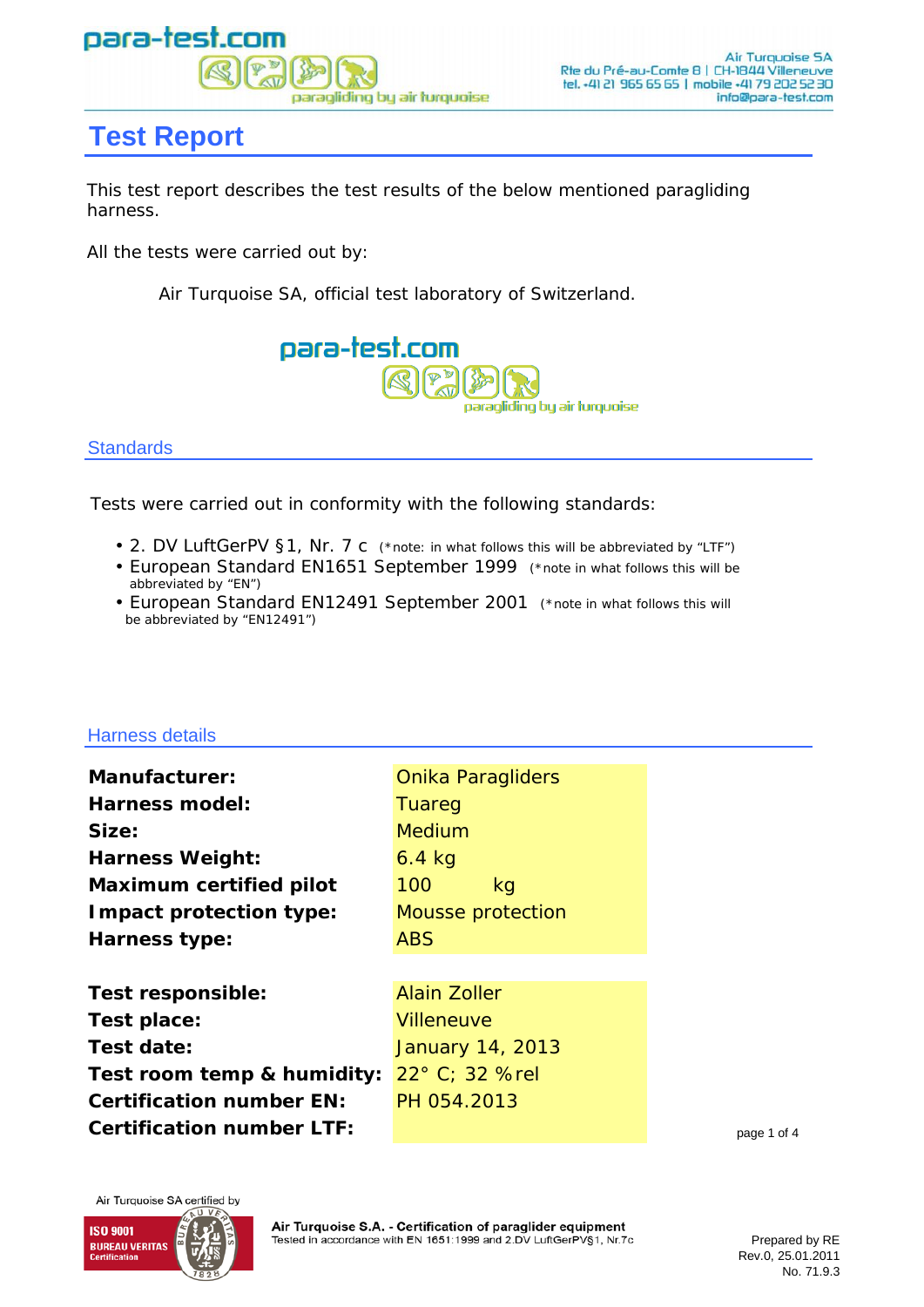

Test summary

### **A. STRUCTURAL STRENGHT TESTS**

A test plan was set up in order to execute the different tests in an efficient order. The table below summarizes this test plan together with the applicable standards and results.

|                |   |                       | <b>Standard Ref.</b> |                          |                               | Anchoring                     |                      | <b>Forces</b>        | Min.                                 |           |
|----------------|---|-----------------------|----------------------|--------------------------|-------------------------------|-------------------------------|----------------------|----------------------|--------------------------------------|-----------|
| Test ID        | ш | <b>EN</b>             | <b>LTF</b>           | setup<br><b>EST</b>      | Attach -<br>ment points       | <b>Dummy</b>                  | Req.<br>Load<br>in g | Min.<br>force<br>[N] | Test<br>durat<br><b>jon</b><br>[sec] | Result    |
| 1              |   | 5.3.2.1               | 4.2.1.a              | <b>Default</b><br>flying | 2 main<br>attachment          | Hip fixated                   | 6g<br>9g             | 6000<br>9000         | 10                                   | <b>OK</b> |
| $\overline{2}$ |   | $\frac{1}{1}$ 5.3.2.2 |                      | position                 | points                        |                               | 15g                  | 15000                | 5                                    | OK        |
| 3              |   |                       | 4.2.1.b              | Default,<br>landing      | 2 main att.                   | Hip fixated,                  | 6g                   | 6000                 | 10                                   | n/a       |
| 4              |   | $\bigvee$ 5.3.2.7     |                      | position                 | points                        | landing conf.                 | 15g                  | 15000                |                                      | OΚ        |
| 5              |   |                       | 4.2.1a<br>rescue     | <b>Rescue</b>            |                               | Hip fixated                   | 9g                   | 9000                 | 10                                   | n/a       |
| $\mathbf{6}$   |   | $\sqrt{5.3.2.4}$      |                      |                          | 2 rescue att.<br>Pnts.        |                               | 15g                  | 15000                | 5                                    | OK        |
| $\overline{7}$ |   |                       | 4.2.1.b<br>rescue    | Rescue,<br>landing       |                               | Hip fixated,<br>landing conf. | 6q                   | 6000                 | 10                                   | n/a       |
| 8              | ✔ | 5.3.2.3               |                      | One riser                | ONE main<br>att.              | 1 central hip<br>fixation     | 6g                   | 6000                 | 10                                   | <b>OK</b> |
| 9              |   | 1, 5.3.2.5            | 4.2.1.d              | <b>Towing</b>            | 2 main att. $+$<br>2 tow att. | None                          | 3g<br>5g             | 3000<br>5000         | 10                                   | n/a       |
| 10             |   | $\checkmark$ 5.3.2.6  |                      | Default,<br>Negatif      | One main att.                 | Head fix.                     | 4.5q                 | 4500                 | 10                                   | <b>OK</b> |
| 11             |   |                       | 4.2.1.c              | Upside<br>down           | 2 main att.<br>downw.         |                               | 6g                   | 6000                 | 10                                   | n/a       |
| 12             |   |                       | 4.2.1.c<br>rescue    | Upside<br>down<br>rescue | 2 rescue att.<br>downw.       | Head fix.                     | 6g                   | 6000                 | 10                                   | n/a       |

### **B. HARNESS PROTECTION SHOCK TEST**

Most paraglider harnesses are equipped with a protection device that damps the shock on the pilot's spine during a hard landing.

Shock impact tests have to be executed on these harnesses in order to prove the damping characteristics of it.

page 2 of 4

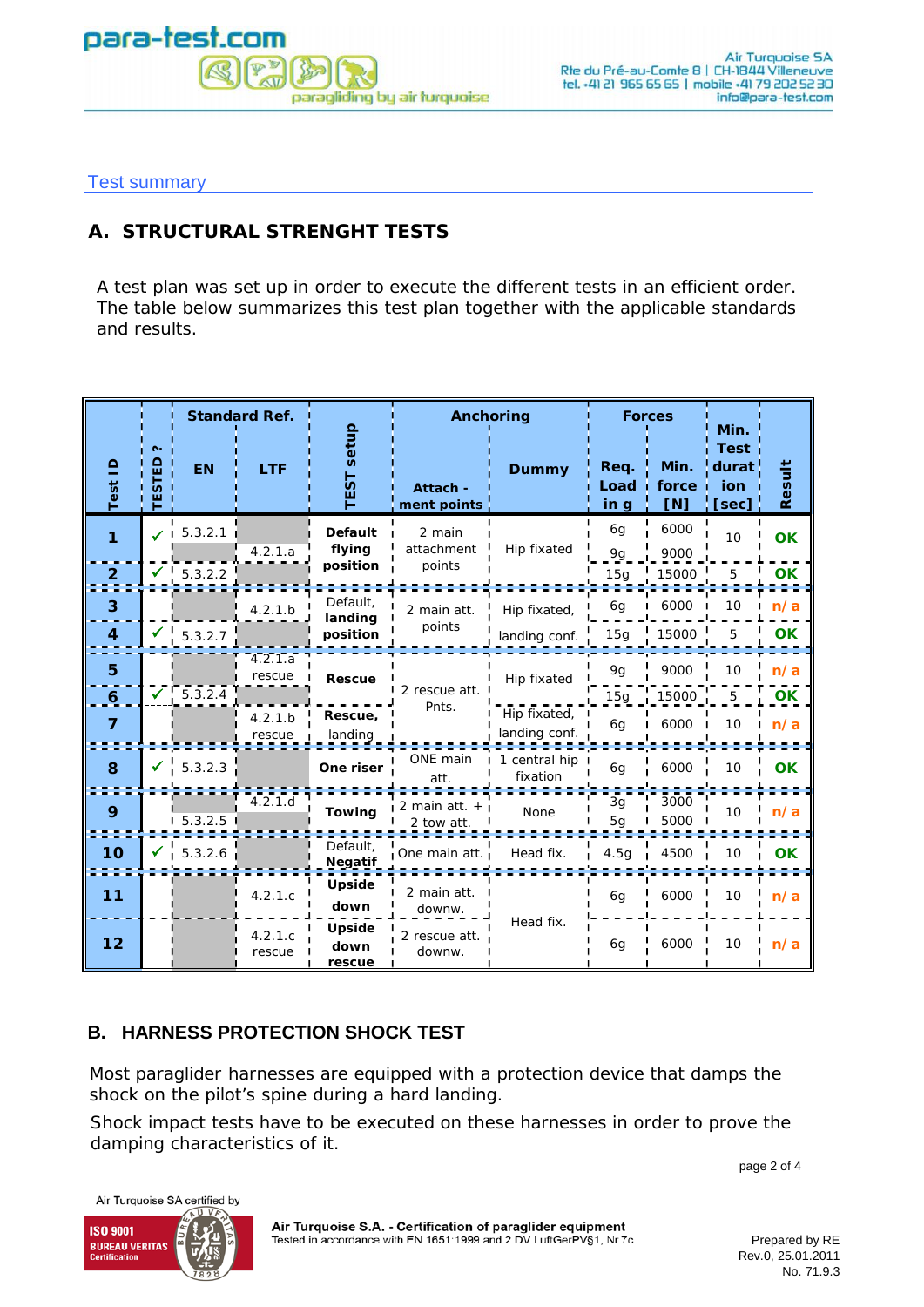

| $\Omega$<br>est           | $\sim$<br>θ<br>U. | <b>I</b> Standa<br>rd<br>$Ref.$ :<br><b>LTF</b> | о                  | Attach-<br>ment<br>points | Anchoring                                                                   | ත<br>ъ<br>impaci<br>ω<br><u>ielo</u><br>Max.<br>peal | Impact<br>impact<br>ಕ್ಷ<br>Peak<br>Max<br>ී | o<br>္လ<br>ъ<br>$\frac{8}{3}$<br>Q<br>Ē | $\widehat{\bm{\Sigma}}$ | Result |
|---------------------------|-------------------|-------------------------------------------------|--------------------|---------------------------|-----------------------------------------------------------------------------|------------------------------------------------------|---------------------------------------------|-----------------------------------------|-------------------------|--------|
| <b>PRO</b><br><b>TECT</b> |                   | 5.1.1                                           | flying<br>position |                           | Default Test dummy is attached to<br>the harness like a pilot in<br>flight. | $+50g$                                               | 0                                           | 0                                       | 0                       | n/a    |

# **C. RESCUE DEPLOYMENT RESISTANCE TEST**

The deployment of the rescue system has to be ensured in all circumstances of flight. This test is to verify whether the force needed to deploy is in between reasonable limits.

|                     |                  | <b>Standa</b><br>ı rd Ref. ı |                                      | Anchoring                 |                                                                                                  | Force for single hand deployment!<br>IVIdX. |              |                                        |        |
|---------------------|------------------|------------------------------|--------------------------------------|---------------------------|--------------------------------------------------------------------------------------------------|---------------------------------------------|--------------|----------------------------------------|--------|
| $\Omega$<br>est     | $\sim$<br>ш<br>ш | <b>LTF</b>                   |                                      | Attach-<br>ment<br>points |                                                                                                  | Min.<br>force<br>[N]                        | force<br>[N] | <b>Resistance</b><br>measured<br>[daN] | Result |
| <b>Resc</b><br>depl |                  | 6.1.5                        | <b>Default</b><br>flying<br>position |                           | Test responisble is<br>attached to the harness<br>like a pilot in flight.<br>(no dummy required) | 20 N                                        | 70 N         | n/t                                    | n/a    |

## **D. RESCUE DEPLOYMENT STRAP STRENGHT TEST**

The connection between handgrip and inner container has to have sufficient load capacity/structural strength in any situation that may arise during normal use. During this test is verified, whether this connection fulfill the requirements.

| $\mathbf{P}$<br>est  | $\sim$<br>≏<br>ш<br>n<br>ш | <b>LTF</b> | <b>Standard Ref.</b><br>ΕN<br>12491 | <b>TEST setup</b>                              | <b>Minimum</b><br>force [N] | Min.<br><b>Test</b><br>durati<br>on<br>[s] | <b>Breaking</b><br>resistance<br>measured | 兰<br>Resu |
|----------------------|----------------------------|------------|-------------------------------------|------------------------------------------------|-----------------------------|--------------------------------------------|-------------------------------------------|-----------|
| <b>Resc</b><br>strap |                            | 6.1.8      | 5.3.2                               | Connection strap in<br>tensile testing machine | 700N                        | 10                                         | n/t                                       | OK        |

page 3 of 4

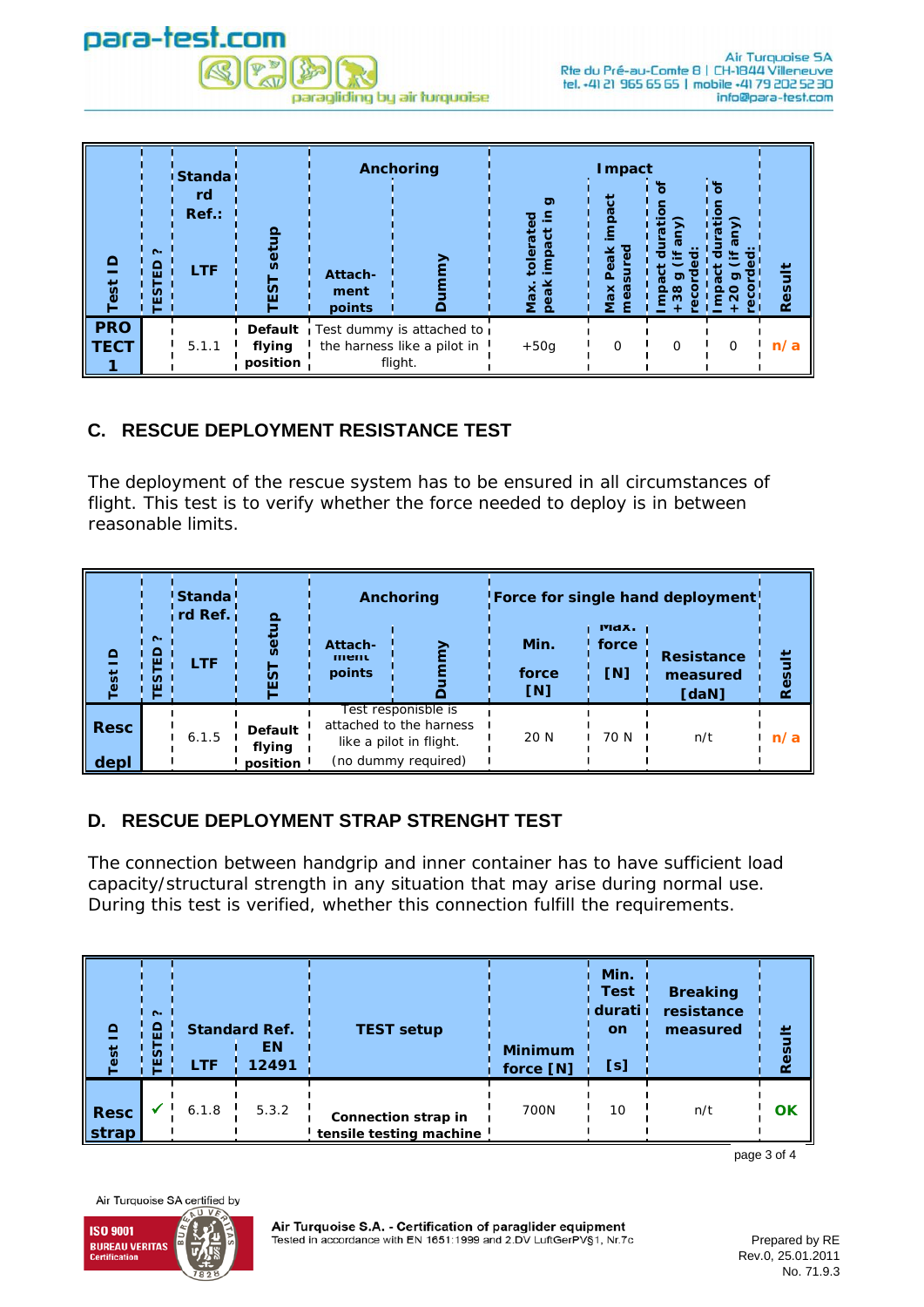

After careful examination as explained in above mentioned test reports (from page 2 to page 18), the undersigned persons declare that the harness:

### **Onika Paragliders Tuareg** Medium

Complied with:

### • European Standard EN 1651 September 1999

And / or (if tested)

• European Standard EN 12491 March 2001

Villeneuve, January 14, 2013

 $\mathscr{L}$ EN & LTF Testing center .para-tes Alain Zol

**Test responsible** 

page 4 of 4

Air Turquoise SA certified by **ISO 9001 BUREAU VERITAS** 

Air Turquoise S.A. - Certification of paraglider equipment<br>Tested in accordance with EN 1651:1999 and 2.DV LuftGerPV§1, Nr.7c

Prepared by RE Rev.0, 25.01.2011 No. 71.9.3

**Place, Date**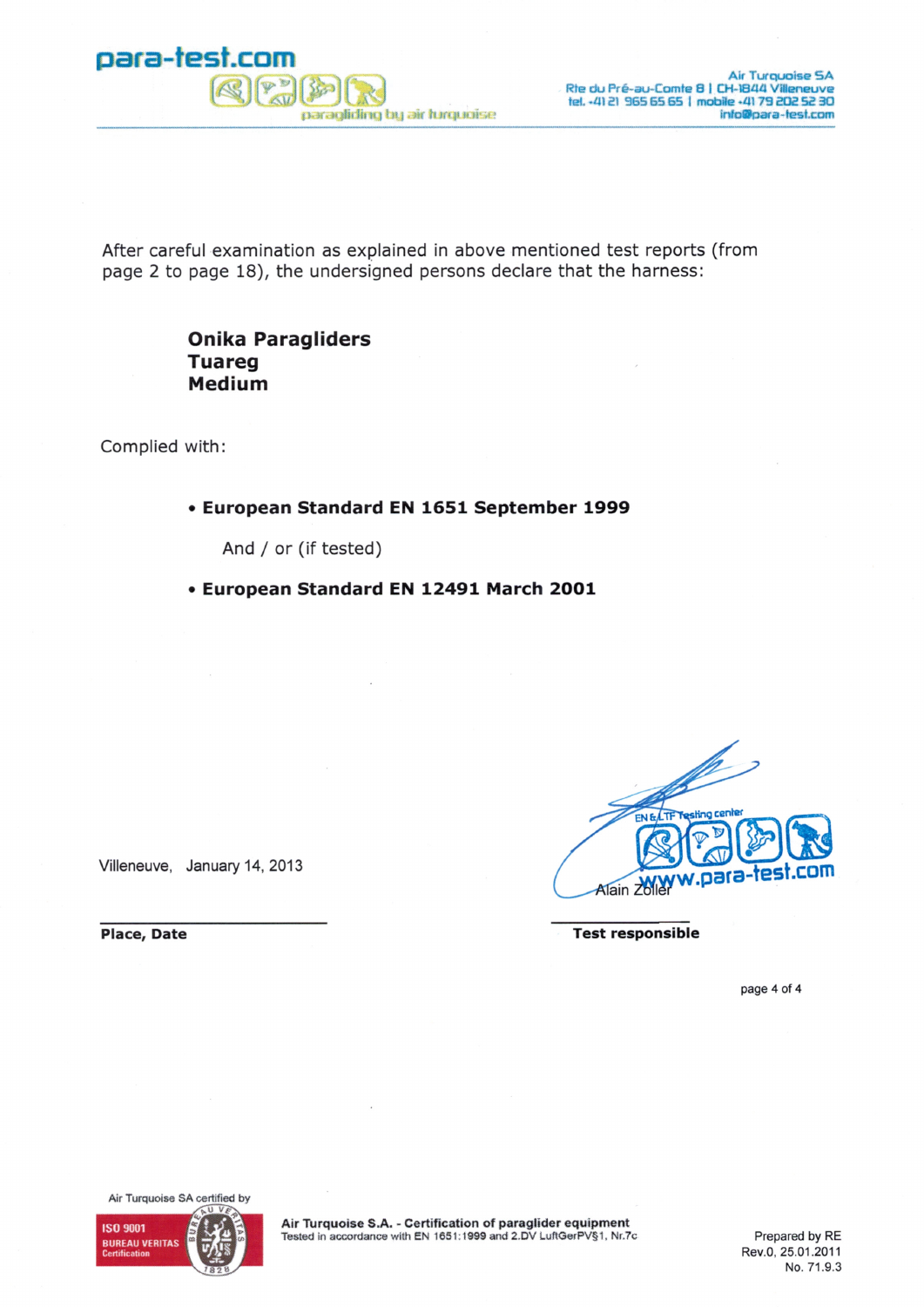# para-test.com paragliding by air turquoise

Annex: detailed test reports



Air Turquoise SA certified by



Air Turquoise S.A. - Certification of paraglider equipment Tested in accordance with EN 1651:1999 and 2.DV LuftGerPV§1, Nr.7c

Annex TEST ID 1 Prepared by RE Rev.0, 25.01.2011 No. 71.9.3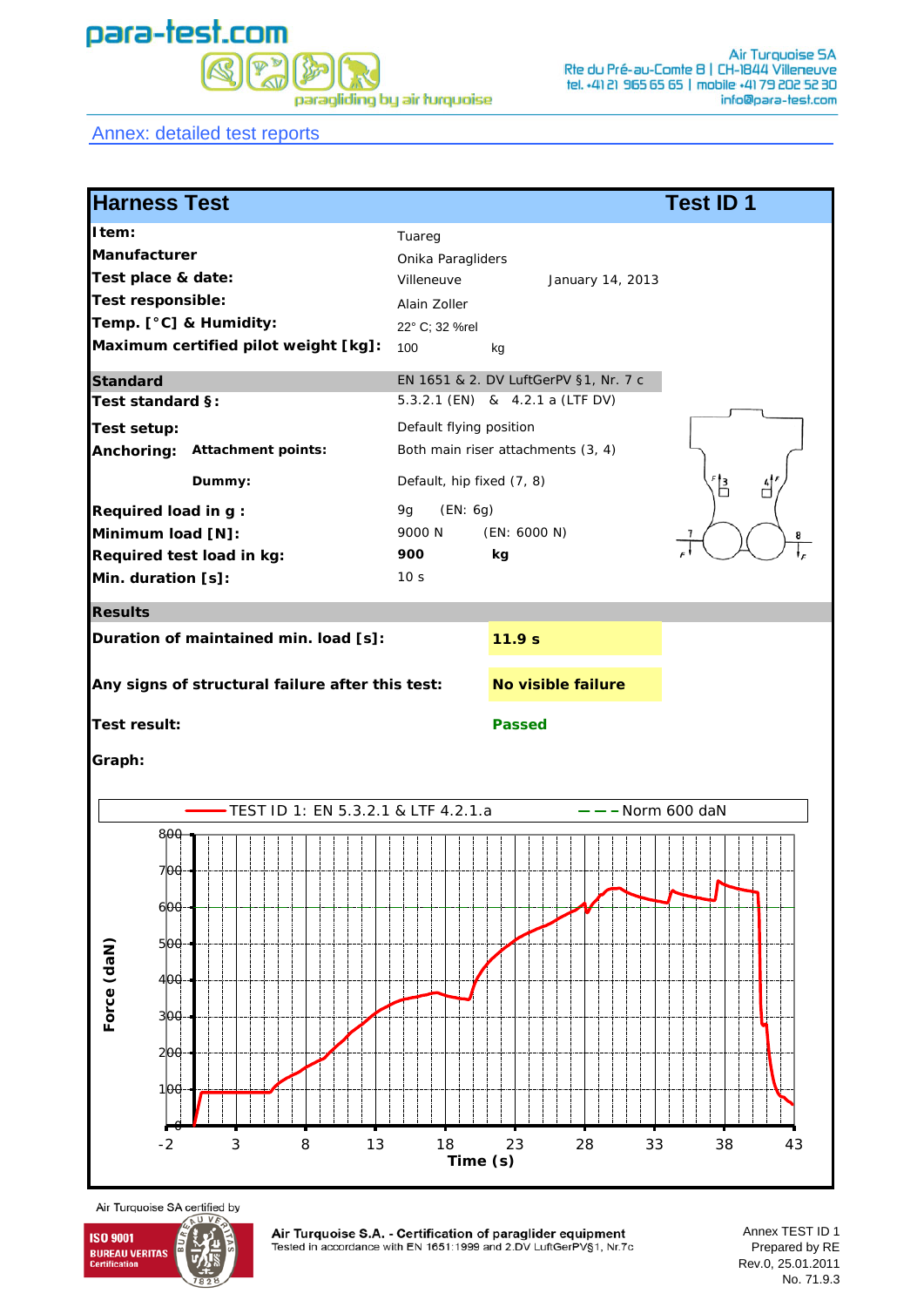### para-test.com  $P^{\nu}$ 弱 paragliding by air turguoise

| Tuareg<br>Onika Paragliders<br>Villeneuve<br>January 14, 2013<br>Alain Zoller<br>22° C; 32 %rel<br>100<br>kg<br>EN 1651<br>Test standard §:<br>5.3.2.2<br>Default flying position<br><b>Test setup:</b><br>Anchoring: Attachment points:<br>Both main riser attachments (3, 4)<br>Default, hip fixed (7, 8)<br>Dummy:<br>( B<br>$\overline{d}'$<br>15<br>g<br>15 000 N<br>1500<br>kg<br>5s<br><b>Results</b><br>6.8s<br>Any signs of structural failure after this test:<br>No visible failure<br>Test result:<br><b>Passed</b><br>Graph:<br>TEST ID 2: EN 5.3.2.2<br>Norm 1500 daN<br>2000<br>1800<br>1600<br>1400<br>Force (daN)<br>1200<br>1000<br>800<br>600<br>400<br>200<br>$\mathsf{O}\xspace$<br>15<br>35<br>25<br>45<br>55<br>5<br>Time (s) | <b>Harness Test</b>                   | <b>Test ID 2</b> |
|------------------------------------------------------------------------------------------------------------------------------------------------------------------------------------------------------------------------------------------------------------------------------------------------------------------------------------------------------------------------------------------------------------------------------------------------------------------------------------------------------------------------------------------------------------------------------------------------------------------------------------------------------------------------------------------------------------------------------------------------------|---------------------------------------|------------------|
|                                                                                                                                                                                                                                                                                                                                                                                                                                                                                                                                                                                                                                                                                                                                                      | Item:                                 |                  |
|                                                                                                                                                                                                                                                                                                                                                                                                                                                                                                                                                                                                                                                                                                                                                      | <b>Manufacturer</b>                   |                  |
|                                                                                                                                                                                                                                                                                                                                                                                                                                                                                                                                                                                                                                                                                                                                                      | Test place & date:                    |                  |
|                                                                                                                                                                                                                                                                                                                                                                                                                                                                                                                                                                                                                                                                                                                                                      | Test responsible:                     |                  |
|                                                                                                                                                                                                                                                                                                                                                                                                                                                                                                                                                                                                                                                                                                                                                      | Temp. [°C] & Humidity:                |                  |
|                                                                                                                                                                                                                                                                                                                                                                                                                                                                                                                                                                                                                                                                                                                                                      | Maximum certified pilot weight [kg]:  |                  |
|                                                                                                                                                                                                                                                                                                                                                                                                                                                                                                                                                                                                                                                                                                                                                      | Standard                              |                  |
|                                                                                                                                                                                                                                                                                                                                                                                                                                                                                                                                                                                                                                                                                                                                                      |                                       |                  |
|                                                                                                                                                                                                                                                                                                                                                                                                                                                                                                                                                                                                                                                                                                                                                      |                                       |                  |
|                                                                                                                                                                                                                                                                                                                                                                                                                                                                                                                                                                                                                                                                                                                                                      |                                       |                  |
|                                                                                                                                                                                                                                                                                                                                                                                                                                                                                                                                                                                                                                                                                                                                                      |                                       |                  |
|                                                                                                                                                                                                                                                                                                                                                                                                                                                                                                                                                                                                                                                                                                                                                      | Required load in g:                   |                  |
|                                                                                                                                                                                                                                                                                                                                                                                                                                                                                                                                                                                                                                                                                                                                                      | Min load [N]:                         |                  |
|                                                                                                                                                                                                                                                                                                                                                                                                                                                                                                                                                                                                                                                                                                                                                      | Required test load in kg:             |                  |
|                                                                                                                                                                                                                                                                                                                                                                                                                                                                                                                                                                                                                                                                                                                                                      | Min. duration [s]:                    |                  |
|                                                                                                                                                                                                                                                                                                                                                                                                                                                                                                                                                                                                                                                                                                                                                      |                                       |                  |
|                                                                                                                                                                                                                                                                                                                                                                                                                                                                                                                                                                                                                                                                                                                                                      | Duration of maintained min. load [s]: |                  |
|                                                                                                                                                                                                                                                                                                                                                                                                                                                                                                                                                                                                                                                                                                                                                      |                                       |                  |
|                                                                                                                                                                                                                                                                                                                                                                                                                                                                                                                                                                                                                                                                                                                                                      |                                       |                  |
|                                                                                                                                                                                                                                                                                                                                                                                                                                                                                                                                                                                                                                                                                                                                                      |                                       |                  |
|                                                                                                                                                                                                                                                                                                                                                                                                                                                                                                                                                                                                                                                                                                                                                      |                                       |                  |
|                                                                                                                                                                                                                                                                                                                                                                                                                                                                                                                                                                                                                                                                                                                                                      |                                       |                  |
|                                                                                                                                                                                                                                                                                                                                                                                                                                                                                                                                                                                                                                                                                                                                                      |                                       |                  |
|                                                                                                                                                                                                                                                                                                                                                                                                                                                                                                                                                                                                                                                                                                                                                      |                                       |                  |
|                                                                                                                                                                                                                                                                                                                                                                                                                                                                                                                                                                                                                                                                                                                                                      |                                       |                  |
|                                                                                                                                                                                                                                                                                                                                                                                                                                                                                                                                                                                                                                                                                                                                                      |                                       |                  |
|                                                                                                                                                                                                                                                                                                                                                                                                                                                                                                                                                                                                                                                                                                                                                      |                                       |                  |
|                                                                                                                                                                                                                                                                                                                                                                                                                                                                                                                                                                                                                                                                                                                                                      |                                       |                  |
|                                                                                                                                                                                                                                                                                                                                                                                                                                                                                                                                                                                                                                                                                                                                                      |                                       |                  |
|                                                                                                                                                                                                                                                                                                                                                                                                                                                                                                                                                                                                                                                                                                                                                      |                                       |                  |
|                                                                                                                                                                                                                                                                                                                                                                                                                                                                                                                                                                                                                                                                                                                                                      |                                       |                  |
|                                                                                                                                                                                                                                                                                                                                                                                                                                                                                                                                                                                                                                                                                                                                                      |                                       |                  |
|                                                                                                                                                                                                                                                                                                                                                                                                                                                                                                                                                                                                                                                                                                                                                      |                                       |                  |
|                                                                                                                                                                                                                                                                                                                                                                                                                                                                                                                                                                                                                                                                                                                                                      |                                       |                  |
|                                                                                                                                                                                                                                                                                                                                                                                                                                                                                                                                                                                                                                                                                                                                                      |                                       |                  |

 $\overline{u}$   $\overline{v}$ **ISO 9001 BUREAU VERITAS**<br>Certification

Air Turquoise SA certified by

Air Turquoise S.A. - Certification of paraglider equipment<br>Tested in accordance with EN 1651:1999 and 2.DV LuftGerPV§1, Nr.7c

Annex TEST ID 2 Prepared by RE Rev.0, 25.01.2011 No. 71.9.3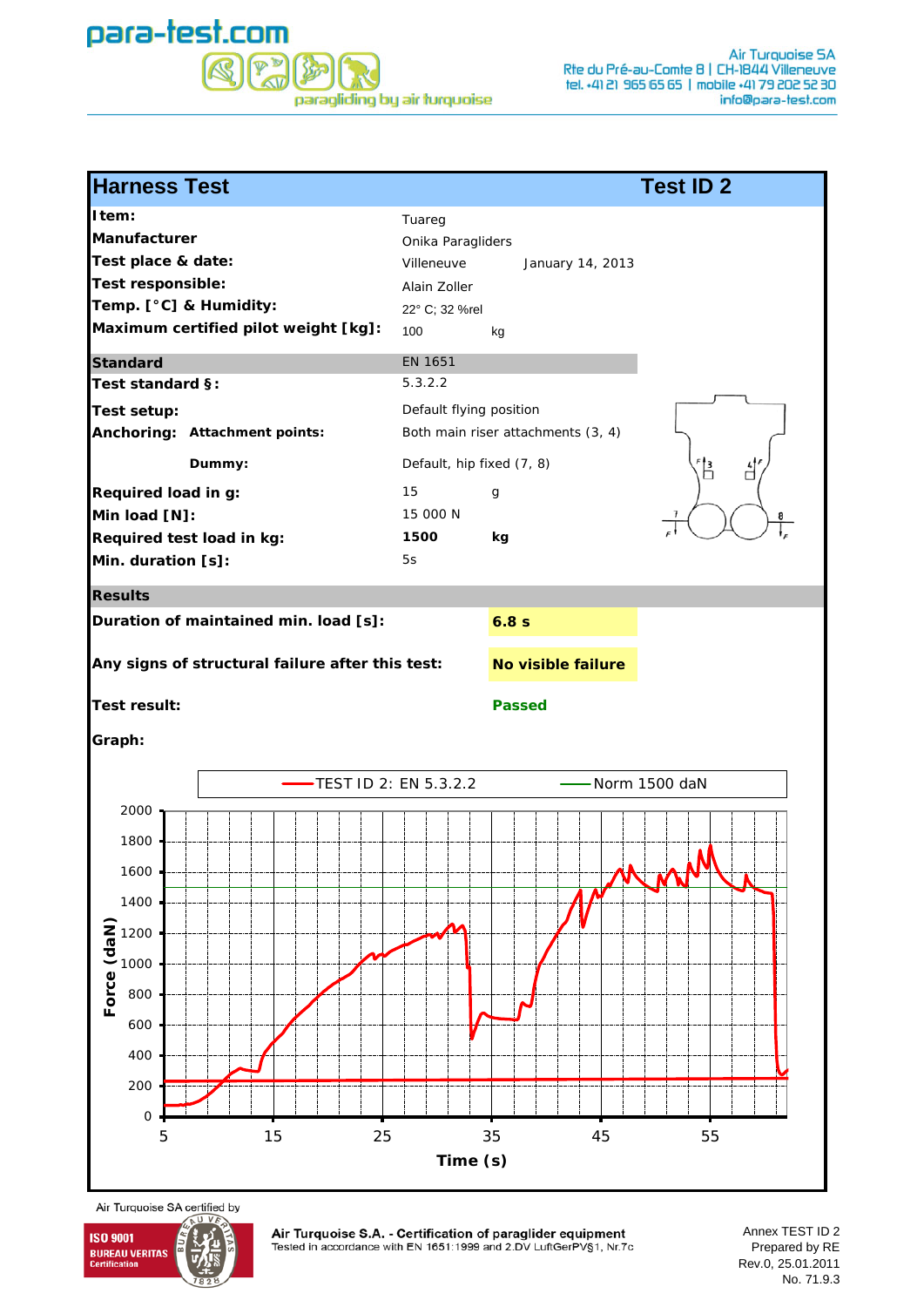### para-test.com  $P^{\nu}$ S  $\mathbb{R}$ paragliding by air turquoise

| <b>Harness Test</b>                                                                                                                | <b>Test ID 4</b>                                                                                                                                                                                    |
|------------------------------------------------------------------------------------------------------------------------------------|-----------------------------------------------------------------------------------------------------------------------------------------------------------------------------------------------------|
| Item:<br>Manufacturer<br>Test place & date:<br>Test responsible:<br>Temp. [°C] & Humidity:<br>Maximum certified pilot weight [kg]: | Tuareg<br>Onika Paragliders<br>Villeneuve<br>January 14, 2013<br>Alain Zoller<br>22° C; 32 %rel<br>100<br>kg                                                                                        |
| <b>Standard</b>                                                                                                                    | EN 1651                                                                                                                                                                                             |
| Test standard §:                                                                                                                   | EN 5.3.2.7                                                                                                                                                                                          |
| <b>Test setup:</b><br><b>Attachment points:</b><br>Anchoring:<br>Dummy:                                                            | Flying position before landing: seat<br>board (11) in landing position, leg<br>straps (10) closed.<br>Both of the main riser attachments<br>3/4<br>attached (3 and 4);<br>Default, hip fixed (7, 8) |
| Required load in g:                                                                                                                | 15<br>g                                                                                                                                                                                             |
| Min load [N]:                                                                                                                      | 7/8<br>15 000 N                                                                                                                                                                                     |
| Required test load in kg:                                                                                                          | 1500<br>kg                                                                                                                                                                                          |
| Min. duration [s]:                                                                                                                 | 5 <sub>s</sub>                                                                                                                                                                                      |
| <b>Results</b>                                                                                                                     |                                                                                                                                                                                                     |
| Duration of maintained min. load [s]:                                                                                              | 6.2s                                                                                                                                                                                                |
| Any signs of structural failure after this test:                                                                                   | No visible failure                                                                                                                                                                                  |
| <b>Test result:</b>                                                                                                                | <b>Passed</b>                                                                                                                                                                                       |
| Graph:                                                                                                                             |                                                                                                                                                                                                     |
| -TEST ID 4: EN 5.3.2.7<br>2500                                                                                                     | -Norm 1500 daN                                                                                                                                                                                      |
| 2000                                                                                                                               |                                                                                                                                                                                                     |
| 1500                                                                                                                               |                                                                                                                                                                                                     |
| Force (daN)<br>1000                                                                                                                |                                                                                                                                                                                                     |
| 500                                                                                                                                |                                                                                                                                                                                                     |
| $\mathbf 0$<br>25<br>5                                                                                                             | 65<br>45<br>85<br>Time (s)                                                                                                                                                                          |

Air Turquoise SA certified by  $\overline{U}$ 



Air Turquoise S.A. - Certification of paraglider equipment<br>Tested in accordance with EN 1651:1999 and 2.DV LuftGerPV§1, Nr.7c

Annex TEST ID 4 Prepared by RE Rev.0, 25.01.2011 No. 71.9.3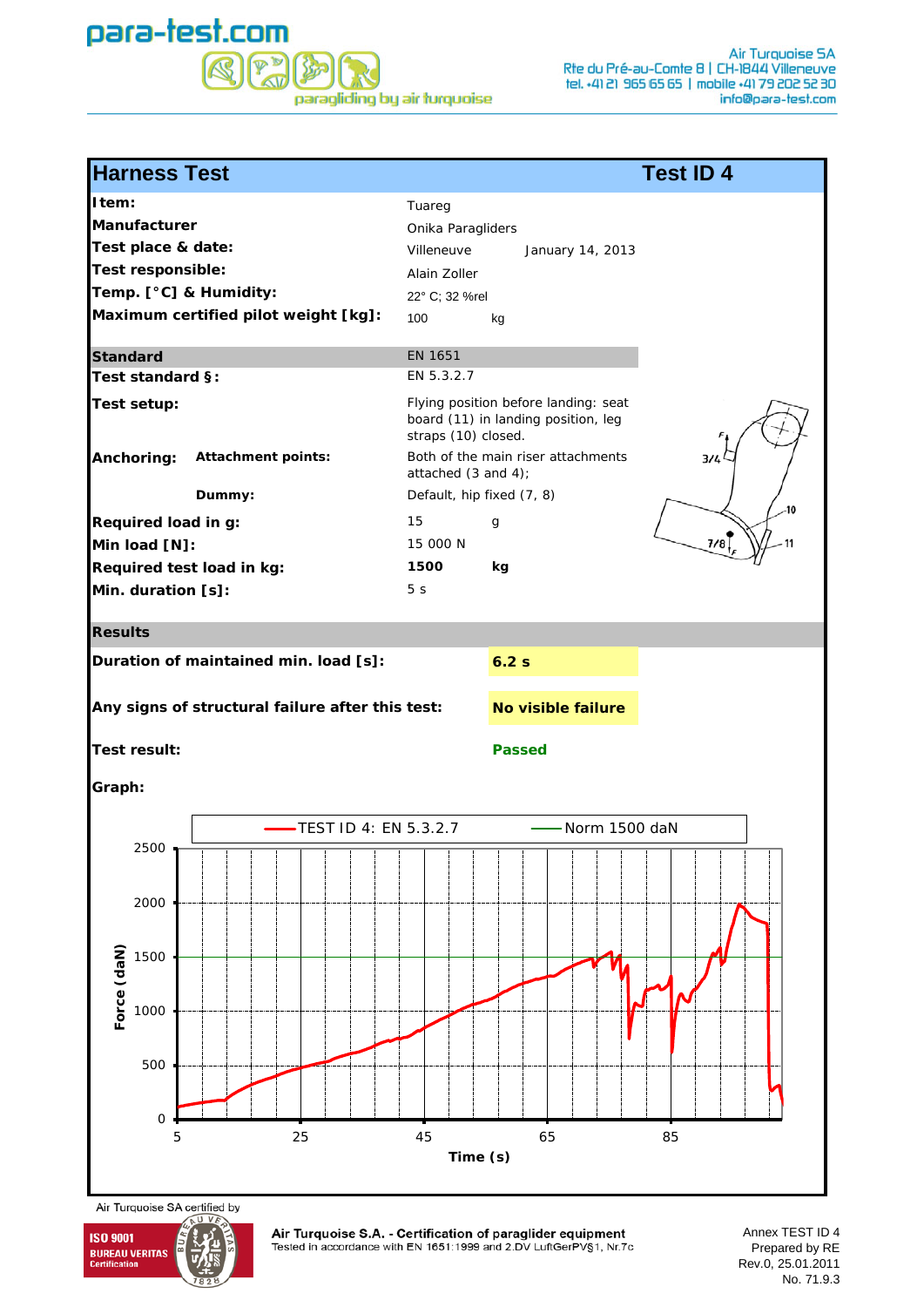### para-test.com  $\boxed{\mathbb{P}^{\mathbb{D}}$ 经 paragliding by air turquoise

| <b>Harness Test</b>                                                                                                                                                                                                       | <b>Test ID 6</b>                                                                                                                                                                                           |
|---------------------------------------------------------------------------------------------------------------------------------------------------------------------------------------------------------------------------|------------------------------------------------------------------------------------------------------------------------------------------------------------------------------------------------------------|
| Item:<br>Manufacturer<br>Test place & date:<br>Test responsible:<br>Temp. [°C] & Humidity:<br>Maximum certified pilot weight [kg]:<br><b>Standard</b><br>Test standard §:<br>Test setup:<br>Anchoring: Attachment points: | Tuareg<br>Onika Paragliders<br>Villeneuve<br>January 14, 2013<br>Alain Zoller<br>22° C; 32 %rel<br>100<br>kg<br>EN 1651<br>5.3.2.4<br>រ<br>ក<br>Íź<br>Rescue attachments<br>Rescue riser attachments (1,2) |
| Dummy:<br>Required load in g:<br>Min load [N]:<br>Required test load in kg:<br>Min. duration [s]:                                                                                                                         | Hip fixed (7, 8)<br>15<br>g<br>15 000 N<br>8<br>1500<br>kg<br>5 <sub>s</sub>                                                                                                                               |
| <b>Results</b><br>Duration of maintained min. load [s]:                                                                                                                                                                   | 8.9 <sub>s</sub>                                                                                                                                                                                           |
| Any signs of structural failure after this test:<br>Test result:<br>Graph:                                                                                                                                                | No visible failure<br><b>Passed</b>                                                                                                                                                                        |
|                                                                                                                                                                                                                           | -TEST ID 6: EN 5.3.2.4<br>Norm 1500 daN                                                                                                                                                                    |
| $1800 -$<br>1600<br>1400<br>1200<br>Force (daN)<br>1000<br>800<br>600<br>400<br>200<br>$\mathsf O$<br>10<br>0                                                                                                             | 20<br>30<br>40<br>50                                                                                                                                                                                       |
|                                                                                                                                                                                                                           | Time (s)                                                                                                                                                                                                   |



Air Turquoise S.A. - Certification of paraglider equipment<br>Tested in accordance with EN 1651:1999 and 2.DV LuftGerPV§1, Nr.7c

Annex TEST ID 6 Prepared by RE Rev.0, 25.01.2011 No. 71.9.3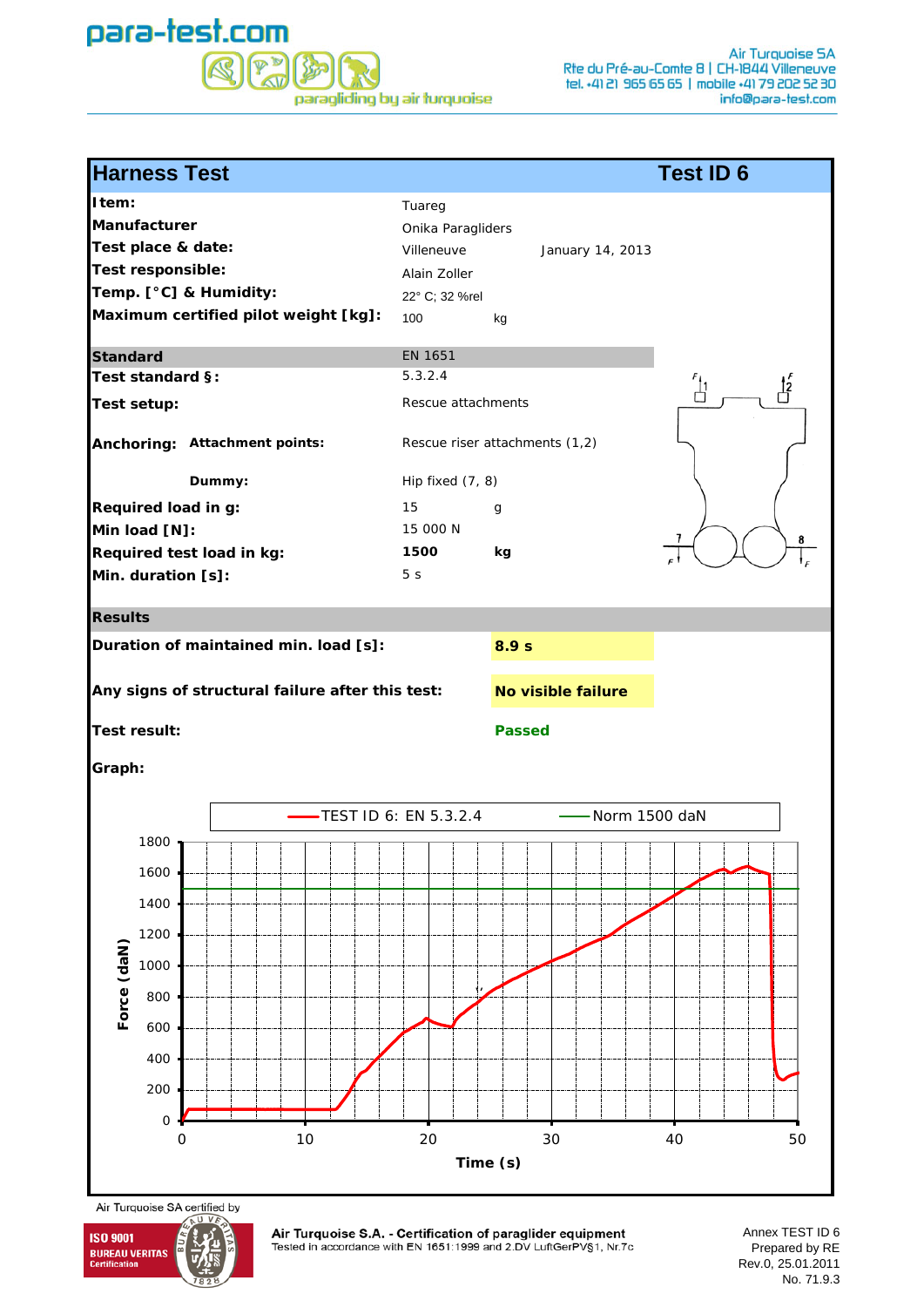### para-test.com  $\mathbb{P}^{\nu}$ S  $\mathbb{R}$ paragliding by air turquoise

| <b>Harness Test</b>                                                                         |                                                  |                                                                                    |                                | <b>Test ID 8</b> |
|---------------------------------------------------------------------------------------------|--------------------------------------------------|------------------------------------------------------------------------------------|--------------------------------|------------------|
| I tem:<br>Manufacturer<br>Test place & date:<br>Test responsible:<br>Temp. [°C] & Humidity: | Maximum certified pilot weight [kg]:             | Tuareg<br>Onika Paragliders<br>Villeneuve<br>Alain Zoller<br>22° C; 32 %rel<br>100 | January 14, 2013<br>kg         |                  |
| <b>Standard</b>                                                                             |                                                  | EN 1651                                                                            |                                |                  |
| Test standard §:                                                                            |                                                  | 5.3.2.3                                                                            |                                |                  |
| <b>Test setup:</b>                                                                          |                                                  | Only one riser attached                                                            |                                |                  |
|                                                                                             | Anchoring: Attachment points:                    |                                                                                    | One main riser attachments (3) |                  |
|                                                                                             | Dummy:                                           | Hip fixed $(7, 8 - 12)$                                                            |                                |                  |
| Required load in g:<br>Min load [N]:<br>Min. duration [s]:                                  | Required test load in kg:                        | 6<br>6 000 N<br>600<br>10 <sub>s</sub>                                             | g<br>kg                        |                  |
| <b>Results</b>                                                                              |                                                  |                                                                                    |                                |                  |
|                                                                                             | Duration of maintained min. load [s]:            |                                                                                    | 11.5s                          |                  |
|                                                                                             | Any signs of structural failure after this test: |                                                                                    | No visible failure             |                  |
| <b>Test result:</b>                                                                         |                                                  |                                                                                    | <b>Passed</b>                  |                  |
| Graph:                                                                                      |                                                  |                                                                                    |                                |                  |
|                                                                                             | TEST ID 8: EN 5.3.2.3                            |                                                                                    | Norm 600 daN                   |                  |
|                                                                                             | 800                                              |                                                                                    |                                |                  |
| Force (daN)                                                                                 | 700<br>-600<br>500<br>400<br>300<br>200<br>100   |                                                                                    |                                |                  |
| $-7$                                                                                        | 3<br>13                                          | 23<br>Time (s)                                                                     | 33<br>43                       | 53<br>63         |

Air Turquoise SA certified by  $\overline{u}$ 



Air Turquoise S.A. - Certification of paraglider equipment<br>Tested in accordance with EN 1651:1999 and 2.DV LuftGerPV§1, Nr.7c

Annex TEST ID 8 Prepared by RE Rev.0, 25.01.2011 No. 71.9.3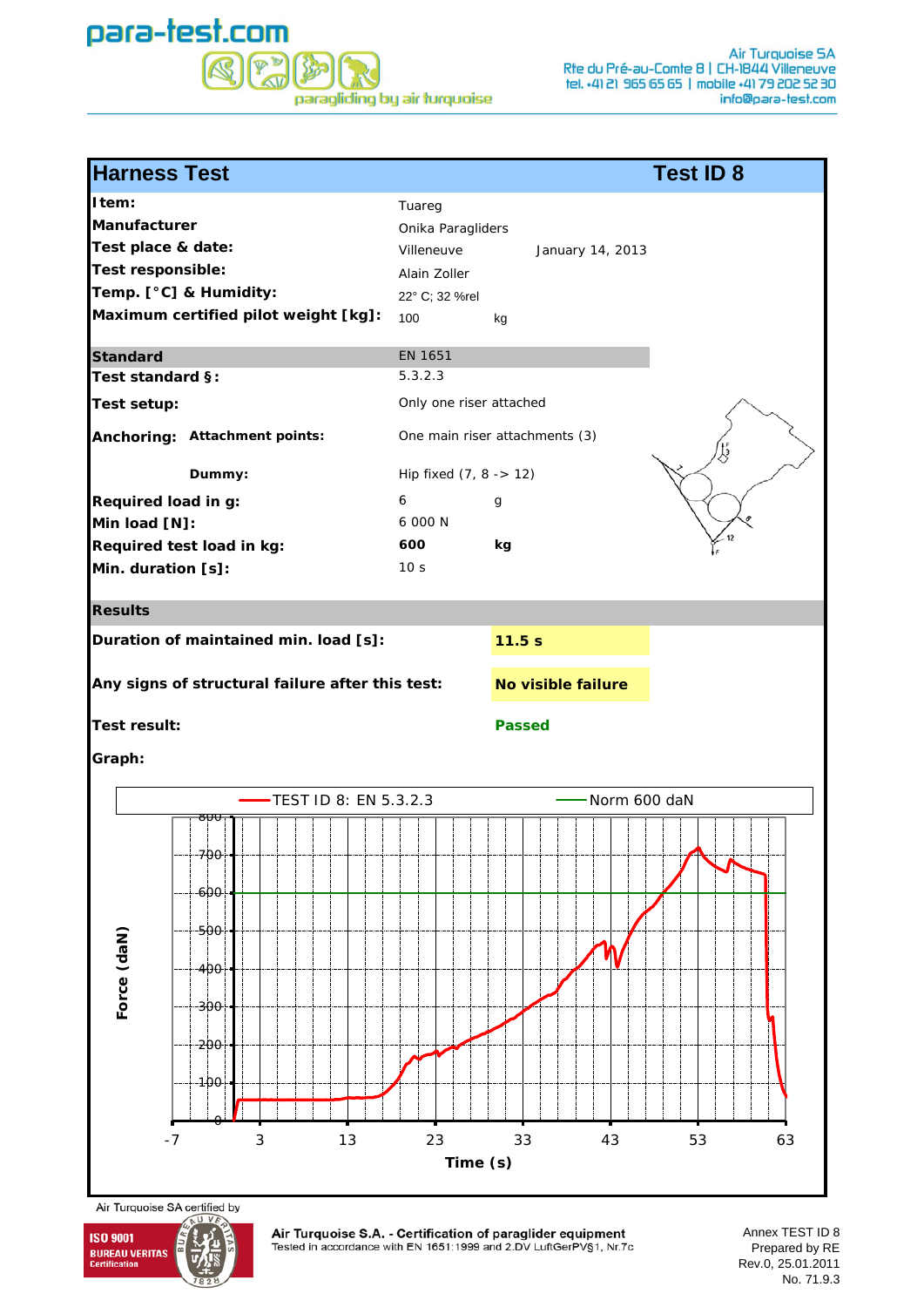### para-test.com  $\sqrt{\mathbf{P}^{\mathbf{D}}}$ 经 paragliding by air turquoise

| <b>Harness Test</b>                                                                                                                                                                      | <b>Test ID 10</b>                                                                                                                                                                                                                      |
|------------------------------------------------------------------------------------------------------------------------------------------------------------------------------------------|----------------------------------------------------------------------------------------------------------------------------------------------------------------------------------------------------------------------------------------|
| I tem:<br><b>Manufacturer</b><br>Test place & date:<br>Test responsible:<br>Temp. [°C] & Humidity:<br>Maximum certified pilot weight [kg]:                                               | Tuareg<br>Onika Paragliders<br>Villeneuve<br>January 14, 2013<br>Alain Zoller<br>22° C; 32 %rel<br>100<br>kg                                                                                                                           |
| <b>Standard</b><br>Test standard §:<br>Test setup:<br>Anchoring: Attachment points:<br>Dummy:<br>Required load in g:<br>Min load [N]:<br>Required test load in kg:<br>Min. duration [s]: | EN 1651<br>5.3.2.6<br>Normal flying position in NEGATIF<br>ONE of the main riser attachments<br>attached downwards(3 or 4);<br>Dummy anchored at the head position<br>3/4<br>(9)<br>4.5<br>g<br>4500 N<br>450<br>kg<br>10 <sub>s</sub> |
| <b>Results</b>                                                                                                                                                                           |                                                                                                                                                                                                                                        |
| Duration of maintained min. load [s]:<br>Any signs of structural failure after this test:<br><b>Test result:</b><br>Graph:                                                               | 12.1 s<br>No visible failure<br><b>Passed</b>                                                                                                                                                                                          |
| -TEST ID 10: EN 5.3.2.6<br>$600 -$<br>500<br>400<br>Force (daN)<br>300<br>200<br>100<br>$\mathbf 0$<br>10<br>20<br>$\mathbf 0$                                                           | Norm 450 daN<br>30<br>40<br>50<br>60<br>Time (s)                                                                                                                                                                                       |



Air Turquoise S.A. - Certification of paraglider equipment<br>Tested in accordance with EN 1651:1999 and 2.DV LuftGerPV§1, Nr.7c

Annex TEST ID 10 Prepared by RE Rev.0, 25.01.2011 No. 71.9.3